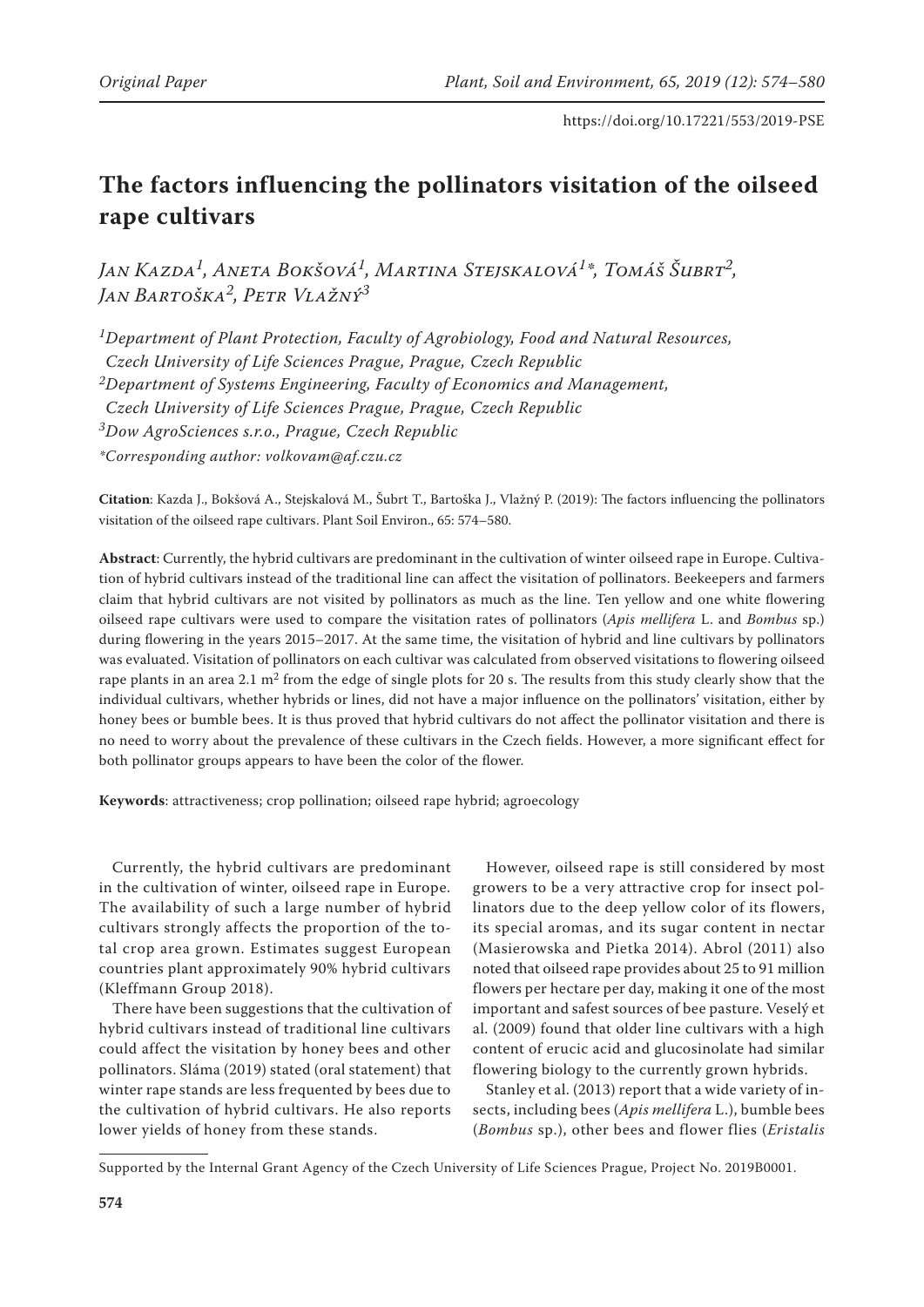*hoverflies* L.), are visiting winter oilseed rape but most insect pollination in oilseed rape is affected by honey bees, which is the predominant pollinator of *B. napus* L. (Pordel et al. 2007, Blochtein et al. 2014).

Pollination is also important for oilseed rape growers. Oilseed rape is considered a predominantly self-pollinating crop, but as described by Chambó et al. (2014), insects can increase their yield by pollination visits. Veselý et al. (2009) even indicate that after adding 3 to 4 colonies per 1 ha of cultivated oilseed rape, the yield may increase by up to 35%. The main reason for the higher yield is the higher number of seed pods after pollination. Conversely, the elimination of pollinators resulted in a 27% reduction in seed production and a 30% reduction in weight, with comparable control values from the oilseed rape field attended by pollinators (Stanley et al. 2013).

Ouvrard and Jacquemar (2019) point out that there are many factors influencing pollinators in their selection. Pollinator preference may depend on sowing time (winter or springform), type of cultivar (hybrid or line), and other parameters, such as the size of the area under observation or nectar offer of plants.

It has been shown that honey bees do not respond to all substances in flowers, but only to some biologically active compounds, which limits the number of traits that breeders should consider when choosing bee-attractive crops. Higher amounts of some bioactive components may alter the response of bees and cause potential repellency (e.g., decanal) (Pichersky et al. 2006). The proportion of these biologically active substances was found to be 30% due to the type of cultivar (Mas et al. 2018).

Ouvrard and Jacquemar (2019) report that only a few cultivars of oilseed rape have been evaluated about pollinators in scientific studies due to the rapid variation of cultivars. In cultivated sunflower hybrids where a single cultivar has predominated, many attempts have been made to determine hybrid/line effects on pollinator visitation. Shein et al. (1980), for example, confirmed that honey bee visitation was influenced not only by the genotype but also by several factors. Hybrid cultivars appear to be one of the important ones. Luzaić et al. (2008) conducted an experiment in Poland with six different sunflower hybrids (H1, H2, H3, H4, H5, H6). They observed that H2 had the lowest pollinator visit, while H4 had the highest visit. However, the differences between other hybrids were not statistically significant. Similarly, Stejskalová et al. (2018)

confirmed statistically significant differences in the attractiveness of sunflower cultivars for bumble bees.

The study reported here was aimed at comparing the visitation rate of pollinators on cultivated cultivars of winter oilseed rape in 2015–2017. In addition to the visitation of hybrid versus line cultivars, we compared visitation on yellow-flowering cultivars with a white-flowering cultivar.

#### **MATERIAL AND METHODS**

In 2015–2017, the small-plot experiments were conducted for the purpose of examining the influence of oilseed rape on the visitation of two groups of pollinators: bumble bees (*Bombus terrestris* L. and *Bombus lapidaries* L.) and honey bee *(Apis mellifera* L.).

**Description of location**. The experiments were carried out at a demonstration field belonging to the Czech University of Life Science Prague (50°12'99.7''N, 14°37'37''E).

**Experiment with oilseed rape cultivars**. In the first year of the experiment, pollinator visitation was observed on winter oilseed rape cultivars: Artoga, DK Explicit, Sidney, Sherpa, and Witt. During the second year, the experiment was extended to include the cultivars: Andromeda, Arabella, Dozzen, DK Exception, DK Exprit and Mentor (Table 1). Witt is the only white-flowering cultivar available on the market in the Czech Republic. The experiment was established in small-plots in a randomized, complete block design (RCBD) with 3 replicates. The size of each plot was  $10 \text{ m}^2$ . In these trials, no pesticide protection was used. The cultivars were sown in mid-August each year (18 August 2014, 14 August 2015, 20 August 2016). All pollinators evaluated were naturally occurring.

To summarize honey bee and bumble bee visitation data from each cultivar during the blooming period, a visitation rate (VR) index was calculated. Expressed in percentage, it represents the total number of pollinator visits in the cultivar during the blooming period relative to the total number of visits in the whole trial. This index is calculated as follows:

$$
VR = \frac{\frac{\sum_{t}^{t} n_{1}}{\sum_{t}^{t} n_{1} + n_{2} + n_{x}}}{\frac{\sum_{t}^{t} n_{1}}{\sum_{t}^{t} n_{1} + n_{2} + n_{x}}} \times 100
$$

Where:  $t$  – number of observations;  $n_x$  – number of observed pollinators on cultivar; *y* – number of cultivars in each trail year.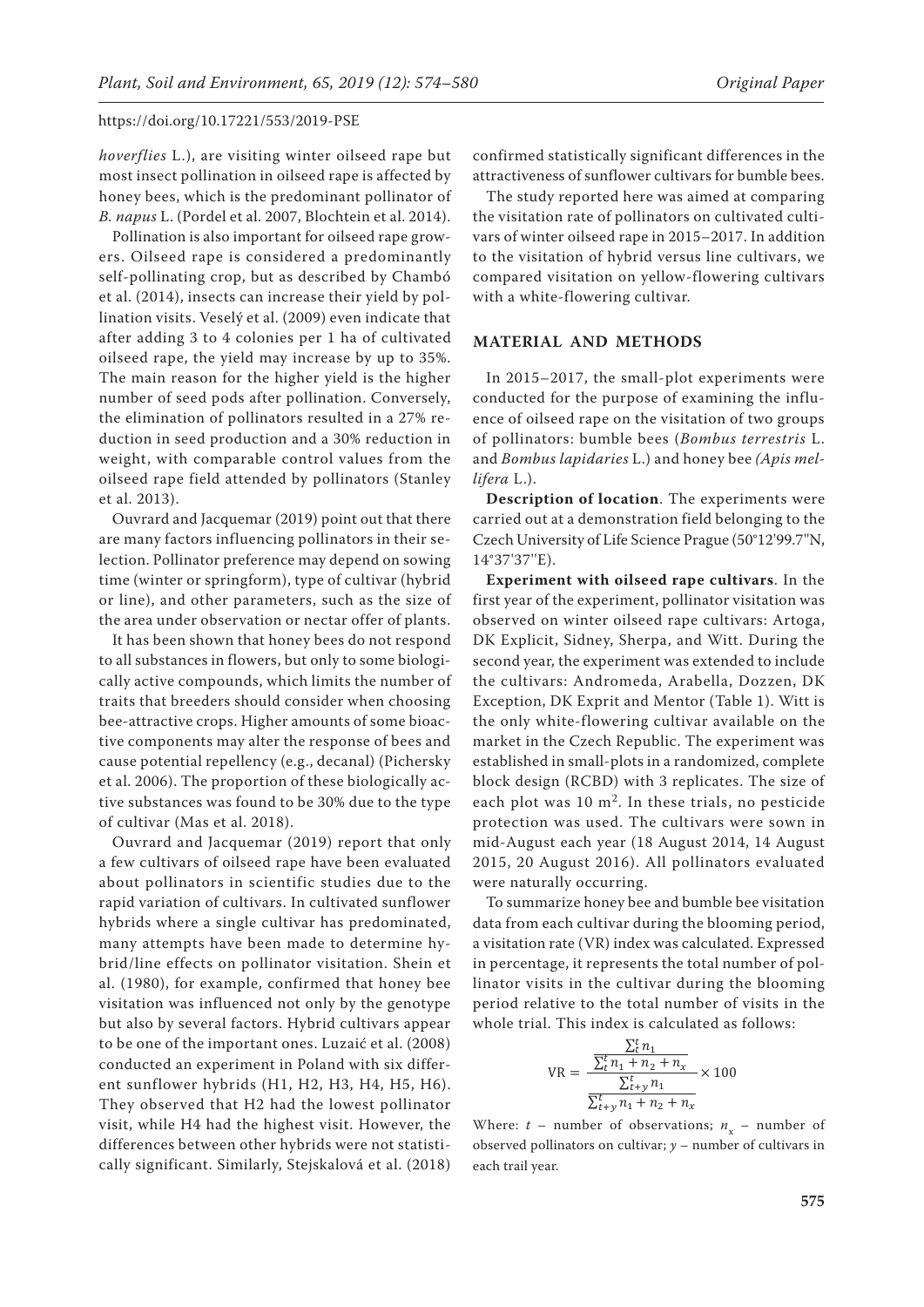| Cultivar     | Type   | Colour of bloom | Distributor                    | Trail year       |  |  |
|--------------|--------|-----------------|--------------------------------|------------------|--|--|
| Andromeda    | hybrid | yellow          | SELGEN a.s., Prague            | $-$ , 2016, 2017 |  |  |
| Arabella     | line   | yellow          | Limagrain Central Europe S.E., | $-$ , 2016, 2017 |  |  |
| Artoga       | hybrid | yellow          | Limagrain Central Europe S.E., | 2015, 2016, 2017 |  |  |
| Dozzen       | hybrid | yellow          | VP AGRO spol. s.r.o.           | $-$ , 2016, 2017 |  |  |
| DK Exception | hybrid | yellow          | MONSANTO ČR s.r.o.             | $-$ , 2016, 2017 |  |  |
| DK Explicit  | hybrid | yellow          | MONSANTO ČR s.r.o.             | 2015, 2016, 2017 |  |  |
| DK Exprit    | hybrid | yellow          | MONSANTO ČR s.r.o.             | $-$ , 2016, 2017 |  |  |
| Mentor       | hybrid | yellow          | NPZ H.-G. Lembke, Germany      | $-$ , 2016, 2017 |  |  |
| Sidney       | line   | yellow          | SAATBAU LINZ ČR spol. s.r.o.,  | 2015, 2016, 2017 |  |  |
| Sherpa       | hybrid | yellow          | NPZ H.-G. Lembke, Germany      | 2015, 2016, 2017 |  |  |
| Witt         | line   | white           | Soufflet Agro a.s.             | 2015, 2016, 2017 |  |  |

Table 1. The characteristics of oilseed rape cultivars used in experiment

**Monitoring of pollinator visitation**. In cultivar experiment, pollinator visitation assessments were conducted according to the same methodology as used by Stejskalová et al. (2018), during days with the following conditions for pollinators flight: air temperature higher than 20°C; very light or no wind; and, no precipitation. Pollinator visitations were counted and recorded from an area of 2.1  $m<sup>2</sup>$  from the edge of single plots of flowering oilseed rape for 20 s.

Pollinator visitation observations for cultivar experiments started with the beginning of the flowering of the first cultivar until the end of the flowering of the last cultivar. Visitation data were collected from 24 April to 20 May 2015 (27 observations), from 20 April to 20 May 2016 (55 observations) and from 4 to 26 May 2017 (77 observations).

**Statistical analysis**. The results of the pollinator visitation on cultivars of oilseed rape were statistically evaluated by the variance analysis method. A more detailed evaluation was performed with some non-parametric tests at the level of significance  $\alpha \leq 0.05$  (tests are deeply described in results). The analysis was conducted in Statistica 12 CZ software (Palo Alto, USA).

# **Results and discussion**

In small-plot field experiments with winter oilseed rape, the differences in the numbers of honey bees and bumble bees were observed between types of varieties and cultivars with different flower colors. The differences in the number of visits by honey bees and bumble bees are shown in Table 2. The total number of pollinator visits recorded in this experiment was 6864; of these, 68.3% were from honey bees ( $n = 4691$ ) and 31.7% from bumble bees (*n* = 2173). Thus, in the oilseed rape, the honey bee appears to be the main pollinator. However, Stanley et al. (2013) refute this statement, saying that bumble bees were the main oilseed rape pollinator in Ireland in the field experiments. But compared to the Czech Republic, Ireland is one of the countries with the lowest number of colonies per km2.

**Factors affecting the visitation of oilseed rape by pollinators**. The differences in pollinator visitation in observed years are mainly caused by the date of oilseed rape and fruit tree blooming. When flowering at the same time, fruit trees are more attractive to honey bees, or the dandelions may also be competitive, as Free (1968) states. The pollinator traffic in oilseed rape is also influenced by the course of weather, especially temperature, precipitation, and wind strength. Thus, the number of days optimal for pollinator flight varies each year (Farkas 2008). This is because bumble bees can fly at lower temperatures and in more adverse weather conditions than honey bees (Tuell and Isaacs 2010). Farkas (2008) also mentions nectarodity as an important factor, which makes the cultivars more attractive to honey bees. The author studied the production of nectar and sugar composition of four cultivars of oilseed rape (Baldur, Bekalb, Catonic, and Colombo). It was found that weather conditions had a significant effect on nectar production. Bees visited plants only in sunny and dry weather, either because the concentration of sugar in nectar was more attractive to them, or because the temperature conditions were more favorable to honey bee activity. Blažytė-Čereškienė et al. (2010) state that honey bees can discriminate among rape genetic lines that give more or less reward and adapt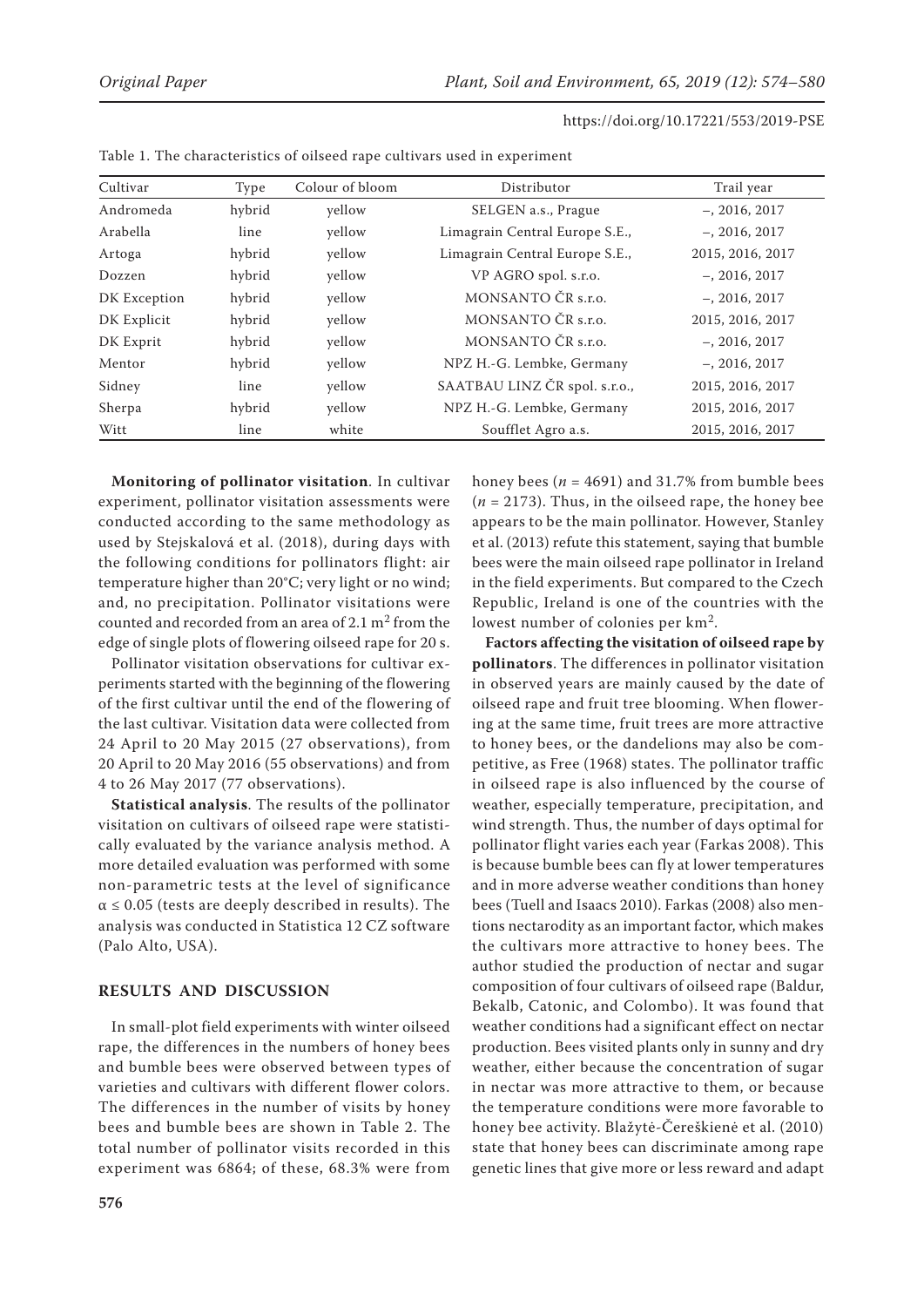|                                                                                                                                                            | Honey bee        |                    |                  |                     |                  | Bumble bee         |                  |                                                                                                                                                            |                  |                   |         |                    |  |
|------------------------------------------------------------------------------------------------------------------------------------------------------------|------------------|--------------------|------------------|---------------------|------------------|--------------------|------------------|------------------------------------------------------------------------------------------------------------------------------------------------------------|------------------|-------------------|---------|--------------------|--|
| Cultivar                                                                                                                                                   |                  | 2015               |                  | 2016                |                  | 2017               |                  | 2015                                                                                                                                                       |                  | 2016              |         | 2017               |  |
|                                                                                                                                                            | $\boldsymbol{n}$ | VR                 | $\boldsymbol{n}$ | VR                  | $\boldsymbol{n}$ | <b>VR</b>          | $\boldsymbol{n}$ | <b>VR</b>                                                                                                                                                  | $\boldsymbol{n}$ | <b>VR</b>         | $\it n$ | VR.                |  |
| Andromeda                                                                                                                                                  |                  |                    | 133              | $99.1^{ab}$         | 127              | $55.5^{\rm a}$     |                  |                                                                                                                                                            | $\overline{2}$   | $48^{bc}$         | 160     | 99.3 <sup>a</sup>  |  |
| Arabella                                                                                                                                                   |                  |                    | 90               | 67.1 <sup>b</sup>   | 242              | 105.6 <sup>a</sup> |                  |                                                                                                                                                            | $\overline{2}$   | $48^{bc}$         | 136     | 85.0 <sup>a</sup>  |  |
| Artoga                                                                                                                                                     | 145              | 104.0 <sup>a</sup> | 161              | $119.9^{ab}$        | 172              | 75.0 <sup>a</sup>  | 55               | $77.5^{ab}$                                                                                                                                                | 17               | 375 <sup>a</sup>  | 169     | $105.5^{\rm a}$    |  |
| Dozzen                                                                                                                                                     |                  |                    | 181              | 134.7 <sup>a</sup>  | 252              | 110.0 <sup>a</sup> |                  |                                                                                                                                                            | 3                | $60^{bc}$         | 162     | 100.3 <sup>a</sup> |  |
| DK Exception                                                                                                                                               |                  |                    | 118              | 88.0 <sup>ab</sup>  | 263              | 115.0 <sup>a</sup> |                  |                                                                                                                                                            | $\overline{2}$   | $48^{bc}$         | 229     | 143.2 <sup>a</sup> |  |
| DK Explicit                                                                                                                                                | 198              | 142.1 <sup>a</sup> | 116              | $86.4^{ab}$         | 257              | 112.3 <sup>a</sup> | 93               | $131.4^{b}$                                                                                                                                                | 3                | $60^{bc}$         | 125     | 77.3 <sup>a</sup>  |  |
| DK Exprit                                                                                                                                                  |                  |                    | 97               | $72.1^{bc}$         | 250              | 109.3 <sup>a</sup> |                  |                                                                                                                                                            | 5                | 109 <sup>ac</sup> | 178     | 110.8 <sup>a</sup> |  |
| Mentor                                                                                                                                                     |                  |                    | 150              | 111.8 <sup>ab</sup> | 278              | $121.4^a$          |                  |                                                                                                                                                            | 7                | $145^{\circ}$     | 141     | 87.4 <sup>a</sup>  |  |
| Sidney                                                                                                                                                     | 164              | 118.0 <sup>a</sup> | 135              | $100.3^{ab}$        | 196              | 85.8 <sup>a</sup>  | 86               | 121.8 <sup>b</sup>                                                                                                                                         | $\mathbf{1}$     | $24^{bc}$         | 203     | $126.5^{\rm a}$    |  |
| Sherpa                                                                                                                                                     | 160              | 114.9 <sup>a</sup> | 134              | 99.9 <sup>ab</sup>  | 303              | $132.5^{\rm a}$    | 103              | $145.5^{b}$                                                                                                                                                | $\mathbf{1}$     | $24^{bc}$         | 118     | 73.0 <sup>a</sup>  |  |
| Witt                                                                                                                                                       | 29               | 21.0 <sup>b</sup>  | 162              | $120.8^{ab}$        | 178              | 77.7 <sup>a</sup>  | 17               | 23.7 <sup>a</sup>                                                                                                                                          | 7                | 157 <sup>bc</sup> | 148     | 91.7 <sup>a</sup>  |  |
| Total                                                                                                                                                      | 696              | 100                | 1477             | 100                 | 2518             | 100                | 354              | 100                                                                                                                                                        | 50               | 100               | 1769    | 100                |  |
| 2015: H $(4, n = 135) = 18.95463$ ; $P = 0.0008$<br>2016: H $(10, n = 605) = 24.34431$ ; $P = 0.0067$<br>2017: H $(10, n = 847) = 10.49621$ ; $P = 0.3981$ |                  |                    |                  |                     |                  |                    |                  | 2015: H $(4, n = 135) = 31.55058$ ; $P = 0.0000$<br>2016: H (10, $n = 605$ ) = 35.25189; $P = 0.0001$<br>2017: H $(10, n = 847) = 12.48561$ ; $P = 0.2539$ |                  |                   |         |                    |  |

The statistic evaluation for visitation rate of oilseed rape cultivars is shown by letters in columns. Data in columns followed by the same letter do not differ significantly as based on the Kruskal-Wallis test at confidence level 95%

the number of their visits to the nectar secretion rate. In their study, the oilseed rape cultivars (SW Savann, Ural) were not similar in attractiveness or access to nectar to honey bees; therefore, insects visited cv. SW Savann more often than cv. Ural. Veselý et al. (2009) add that the production of nectar varies from year to year. Nectar production is most influenced by the physiological state of the plant (supply of water, nutrients, etc.). Also, according to beekeepers' observations, oilseed rape cultivars produce more nectar in areas where soils are well supplied with moisture and at temperatures around 22°C. Danka et al. (2006) report that the total sugar content of oilseed rape nectar varies during the day and flowering. The authors measured higher values in the afternoon compared to the morning. Pernal and Currie (1998) also measured higher values in the first two weeks of oilseed rape blooming, compared to the last two weeks.

**Cultivar as a monitored factor**. In 2015, DK Explicit was the most visited cultivar by honey bees. Bee visitation rate on this cultivar reached VR 142%. It was found that among the yellow-flowering cultivars, the lowest attendance rate was on cv. Artoga (VR 104%). However, the lowest statistically significant differences in visitation rate were on the white flowering cultivar,

Witt (VR 20%). In 2016 and 2017 the larger number of cultivars was evaluated. The most visited cultivar in 2016 was the Dozzen cultivar (VR 134%). The lowest visitation of honey bees was found in cv. Arabela (VR 67%) and cv. DK Exprit (VR 72%). Statistically significant differences were found in 2016 only between the cultivars with the highest attendance, Dozzen, and the lowest attendance cultivars, Arabella and DK Exprit. In 2017, the most visited cultivar was Sherpa (VR 132%). The lowest honey bee visitation was found in the Andromeda (VR 55%), Artoga (VR 75%), and Witt (VR 77%) cultivars. In 2017, there was no statistically significant difference in bee attendance among any tested cultivars. The effect of oilseed rape cultivars on honey bee attendance is therefore low. Ouvrard and Jacquemar (2019) report that rapeseed cultivars are not stigmatized in relation to pollinators due to the rapid variation of the cultivar. However, Blažytė-Čereškienė et al. (2010) examined the relationship between honey bee density and flower density on 2 rape cultivars and found that honey bee density in the investigated oilseed rape cultivars was positively correlated with flower density. Thus, an increase in flowering intensity was followed by an increase in honey bee density in both rape cultivars and, as well, conversely.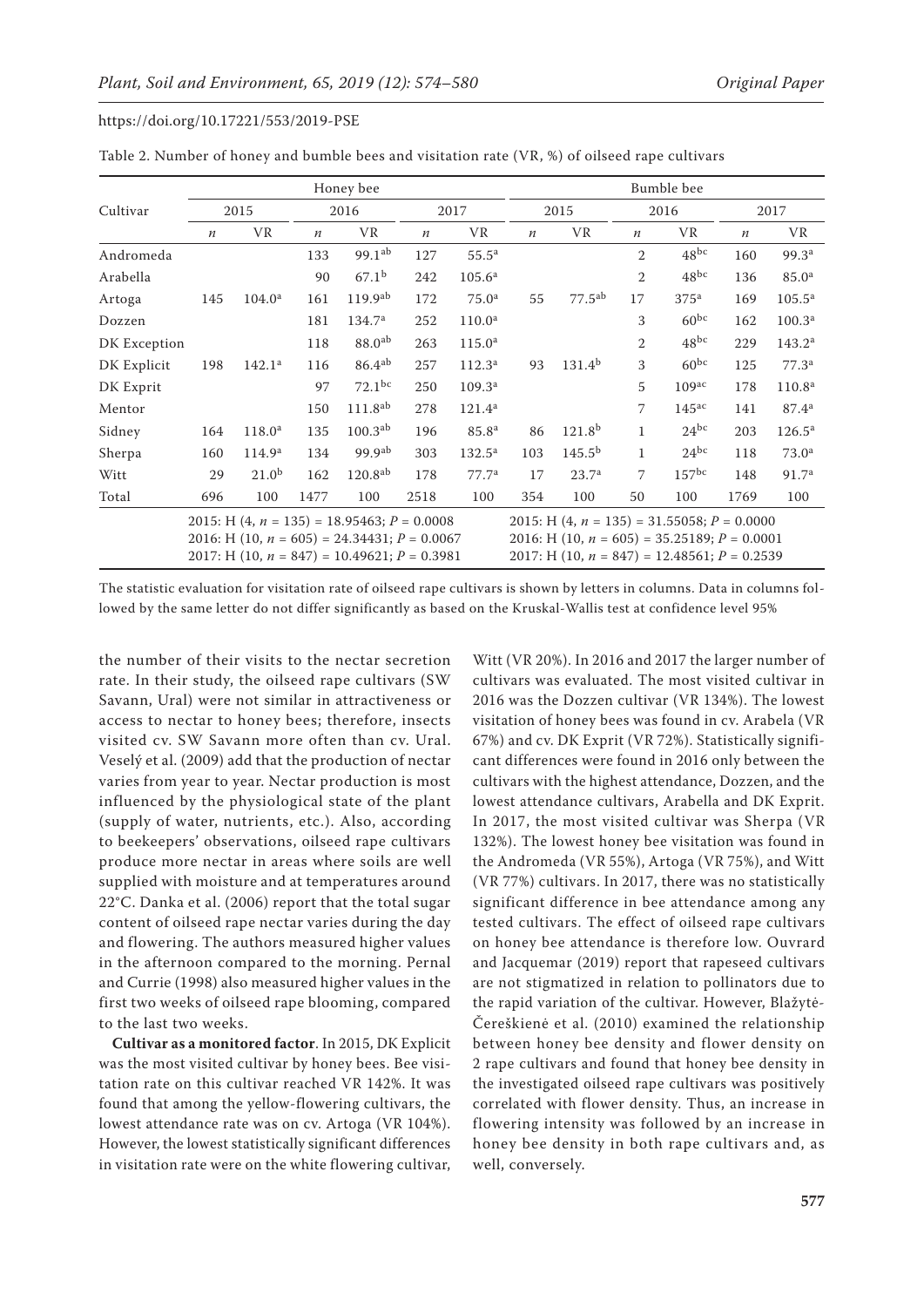In 2015, the most visited oilseed rape cultivar by bumble bees was cv. Sherpa (VR 146%). The absolutely least attractive cultivar was the white flowering cv. Witt (VR 23%). Statistically significant differences in bumble bee attendance were found only between the cv. Witt and the cvs. DK Explicit, Sherpa, and Sidney. In 2016 and 2017, the same as in the case of honey bees, the larger number of cultivars was evaluated. The visitation of bumble bees on the experimental plot in 2016 was very low. The most visited cultivar was cv. Artoga (VR 375%). The lowest number of visitors was found in the cvs. Sidney and Sherpa (both VR 24%). Statistically significant differences in bumble bee attendance were found in 2016 between the most visited cv. Artoga and other cultivars except cvs. DK Exprit and Mentor. In 2017, the most visited cultivar by bumble bees was cv. DK Exception (VR 143%). The lowest bumble bee attendance was found in the cv. Sherpa (73% of the average attendance) and cv. DK Explicit (77.3%). In 2017 there was no statistically significant differ-

ence in the visitation of bumble bees among tested cultivars. The influence of oilseed rape cultivars on bumble bees visitation is low.

**Type of cultivar as a monitored factor**. In our study, the influence of the cultivation of hybrid and line cultivars on pollinator visitation was also studied (Figure 1a,b). Ouvrard and Jacquemar (2019) point out that the type of cultivar is one of the factors influencing pollinators in their selection. In 2015, hybrid cultivars were visited by honey bees by 77% more than line cultivars, and by 63% in case of bumble bees. This difference was statistically significant in both groups. A large difference in visitation was mainly caused by the white-flowering cv. Witt, which bloomed in pure white that year and showed a low visitation of pollinator. In the following years 2016 and 2017, the visitation of hybrid and line cultivars was almost balanced, and there was no statistically significant difference in either of the studied pollinator groups.

**Bloom color as a monitored factor**. In all monitored years, the number of pollinators in oilseed rape



Figure 1. Average number of honey and bumble bees per observation on different types of oilseed rape cultivars and color blooming oilseed rape cultivars. The statistic evaluation of this is shown by letters above columns for each year separately. Columns with the same letter do not differ in distribution significantly as based on the Mann-Whitney U-Test at significance level 0.05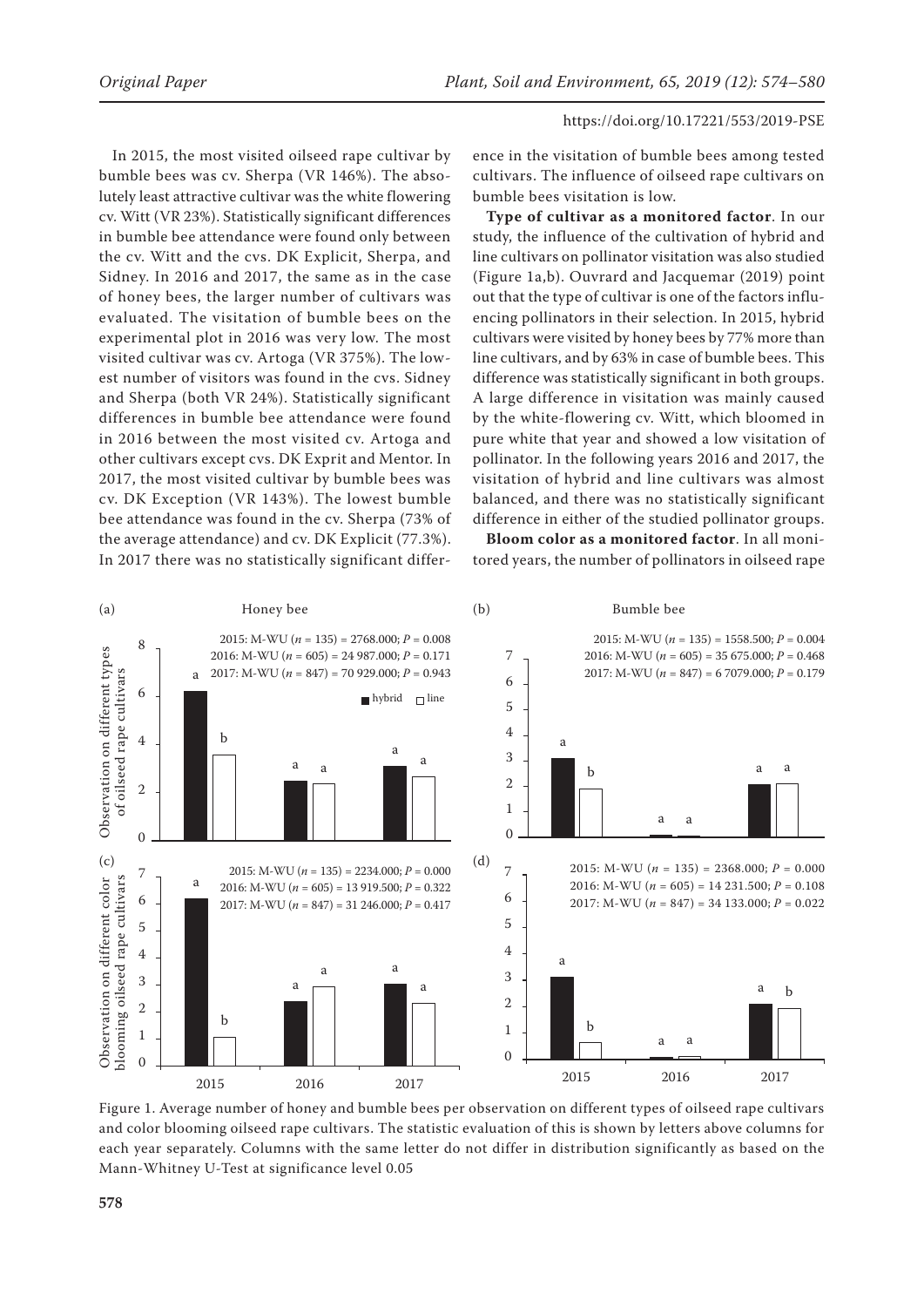cultivars was compared according to the color of the flower (Figure 1c,d). When testing the difference in pollinator attendance on the pure white flowering cv. Witt compared to the yellow flowering cultivars in 2015; it was found that yellow flowering cultivars were visited more than the white flowering cultivar on average by 476% in the case of honey bees and 395% in case of bumble bees. This difference was statistically significant in both groups. The low attractiveness of this white-flowering cultivar for honey bees, but also insect pests, was also observed in the experiments of authors (Giamoustaris and Mithen 1996).

In 2016, the second-highest visitation was observed in both groups of pollinator on the cv. Witt, which blossomed that year noticeably yellowish. The visitation of yellow cultivars was 81.2% compared to cv. Witt by honey bees and 61.5% by bumble bees. Again, in 2017, and similar to 2015, the Witt oilseed rape cultivar bloomed more whitish, the yellow flowering cultivars were again higher by 131.6% compared to the cv. Witt in honey bees and 110% in bumble bees. The experiments showed a fluctuation in visitation according to the saturation of the white color of the cv. Witt. Producer of cv. Witt explains the annual changes in the flower color of this cultivar by the fact that the whiteness of the flowers depends on the amount of sunshine during flowering. The fact that the cultivation of cultivars of different colors could have an effect on pollinator visitation is also evidenced by experiments established by Chittka and Waser (1997), who cultivated red flowering oilseed rape and subsequently evaluated its influence on pollinator visitation. The attractiveness for honey bees was not comparable to the yellow-flowering cultivar, probably due to poor visibility of the red color by bees. However, Cook et al. (2005) believe that the olfactory signals from pollen and nectar remain, which should be so attractive to bees that sufficient pollination is ensured.

Among the individual cultivars, there were no significant differences found in pollinator visitation in the observed years. Individual cultivars do not have a major impact on pollinator visitation. The more significant result is that the difference in visitation by honey bees and bumble bees of line and hybrid cultivars is statistically inconclusive (2016 and 2017), or the visitation of line cultivars prevails (the year 2015). It is thus proved that hybrid cultivars do not affect the pollinator visitation and there is no need to worry about the prevalence of this type of cultivars in the Czech fields. However, a more serious effect

on visitation for both pollinator groups is the color of the flower. The white flowering cv. Witt has a different VR each year, which fluctuates strongly in relation to the change in the hue of the flower. This knowledge should draw attention to the fact that any other cultivars with changed color of the flower should always be checked for the perception of this change by pollinators.

### **Acknowledgment**

We would like to thank Tereza Horáková, who helped with the statistical data processing and David Rogers, who corrected the English language.

### **References**

- Abrol D.P. (2011): Pollination Biology: Biodiversity Conservation and Agricultural Production. Berlin, Springer Science, Business Media.
- Blažytė-Čereškienė L., Vaitkevičienė G., Venskutonytė S., Buda V. (2010): Honey bee foraging in spring oilseed rape crops under high ambient temperature conditions. Žemdirbystė-Agriculture, 97: 61–70.
- Blochtein B., Nunes-Silva P., Halinski R., Lopez L.A., Witter S. (2014): Comparative study of the floral biology and of the response of productivity to insect visitation in two rapeseed cultivars (*Brassica napus* L.) in Rio Grande do Sul. Brazilian Journal of Biology, 74: 787–794.
- Cook S.M., Sandoz J.-C., Martin A.P., Murray D.A., Poppy G.M., Williams I.H. (2005): Could learning of pollen odours by honey bees (*Apis mellifera*) play a role in their foraging behaviour? Physiological Entomology, 30: 164–174.
- Chambó E.D., de Oliveira N.T.E., Garcia R.C., Duarte-Júnior J.B., Ruvolo-Takasusuki M.C.C., Toledo V.A. (2014): Pollination of rapeseed (*Brassica napus*) by Africanized honeybees (Hymenoptera: Apidae) on two sowing dates. Anais da Academia Brasileira de Ciências, 86: 2087–2100.
- Chittka L., Waser N.M. (1997): Why red flowers are not invisible to bees. Israel Journal of Plant Sciences, 45: 169–183.
- Danka R.G., Sylvester H.A., Boykin D. (2006): Environmental influences on flight activity of USDA-ARS Russian and Italian stocks of honey bees (Hymenoptera: Apidae) during almond pollination. Journal of Economic Entomology, 99: 1565–1570.
- Farkas A. (2008): Nectar production and nectar sugar composition of three oilseed rape (*Brassica napus*) cultivars in Hungary. ISHS Acta Horticulturae, 767: 275–284.
- Free J.B. (1968): Dandelion as a competitor to fruit trees for bee visits. Journal of Applied Ecology, 5: 169–178.
- Giamoustaris A., Mithen R. (1996): The effect of flower colour and glucosinolates on the interaction between oilseed rape and pol-